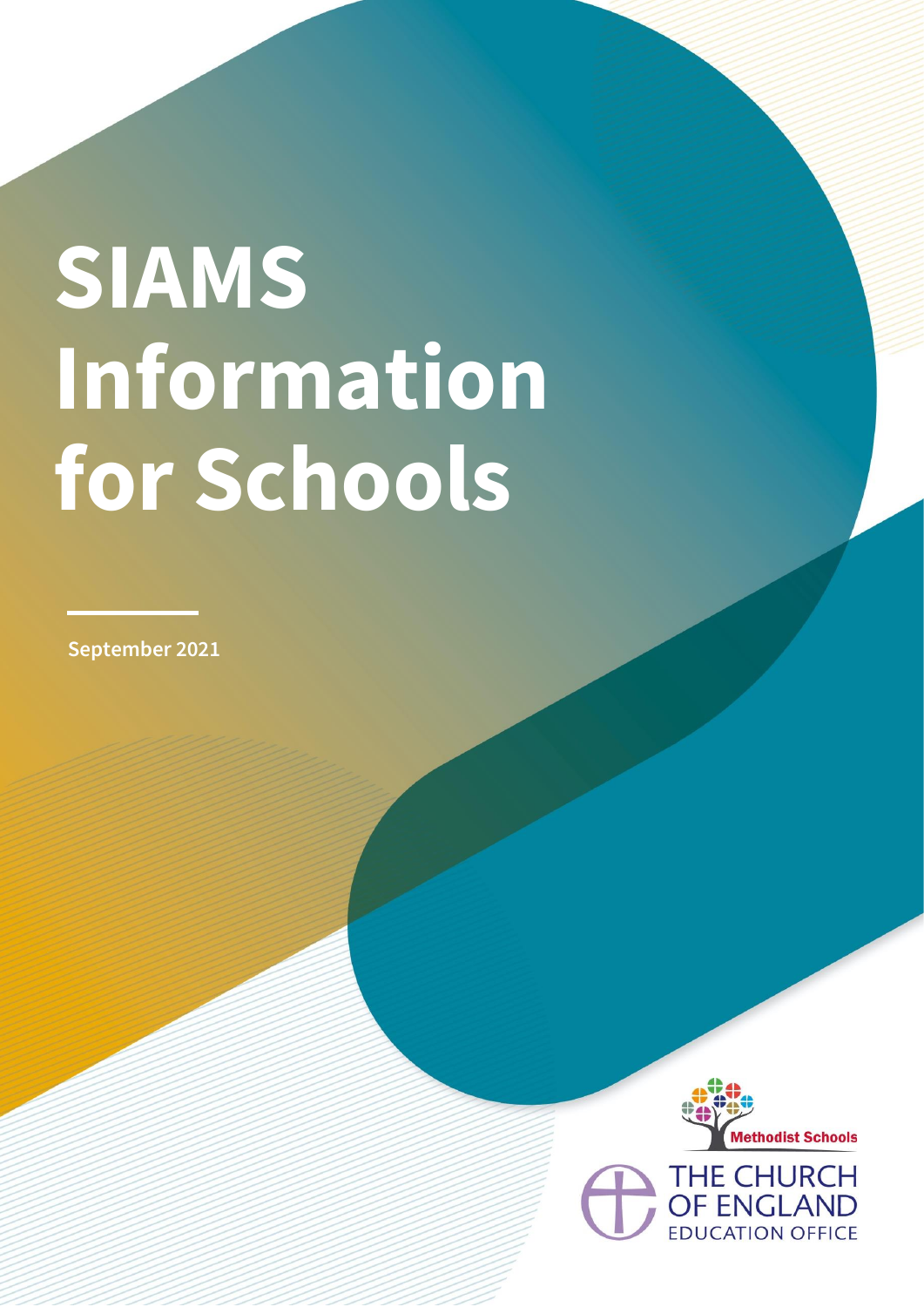

## **Contents**

| 1. |  |
|----|--|
| 2. |  |
| 3. |  |
| 4. |  |
| 5. |  |
| 6. |  |
|    |  |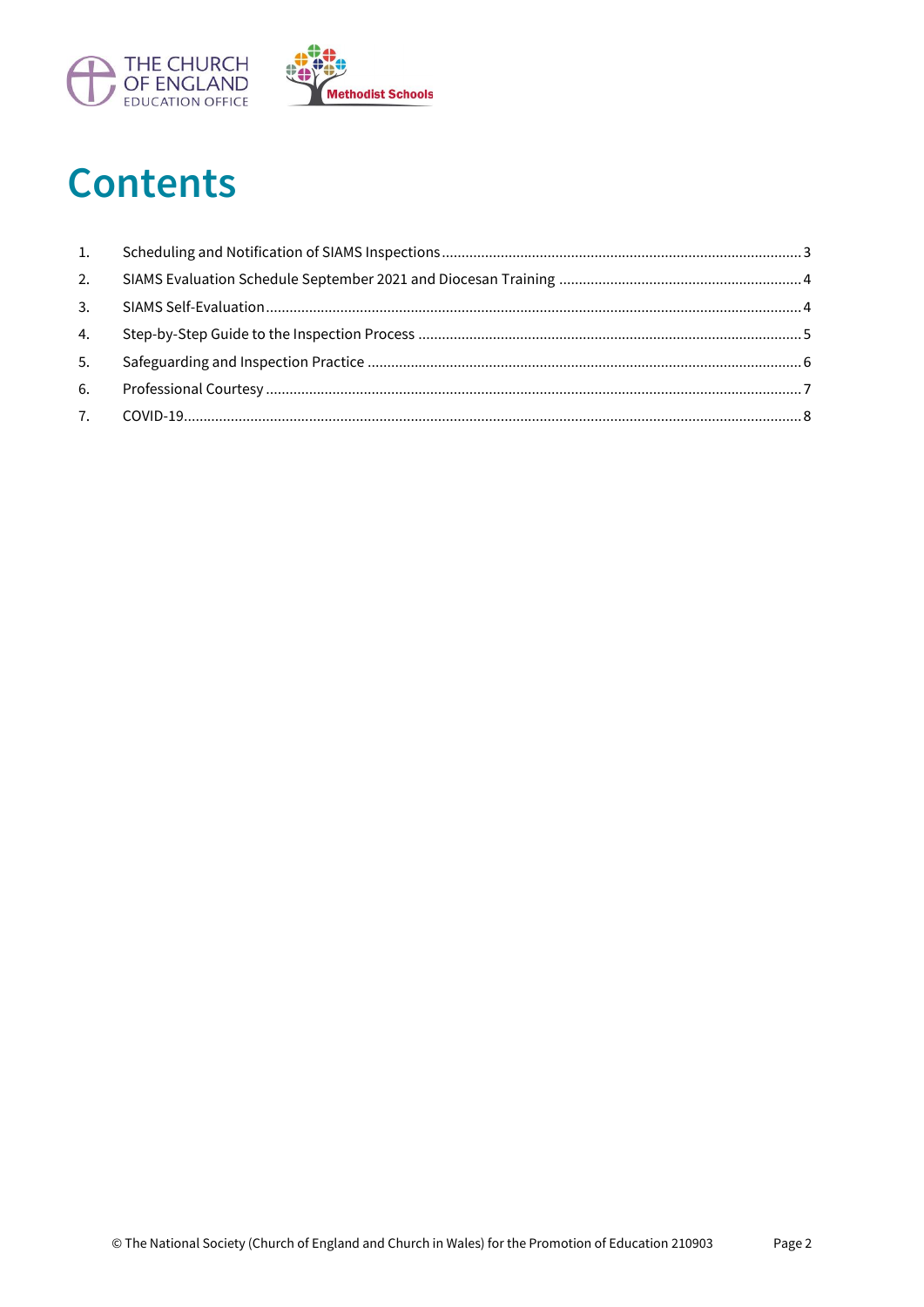

## **SIAMS Information for Schools**

### <span id="page-2-0"></span>**1. SCHEDULING AND NOTIFICATION OF SIAMS INSPECTIONS**

- 1.1. In 'ordinary times', schools can expect to have a Statutory Inspection of Anglican and Methodist Schools (SIAMS) inspection every five years from the date of the previous inspection.
- 1.2. In March 2020, the requirement for section 48 inspection was suspended as part of COVID-19 legislation. Since the reintroduction of inspection in the Autumn 2021, SIAMS has been made subject to a temporarily different scheduling requirement.
- 1.3. Until all schools have received their first SIAMS inspection in the 'post-Covid' suspension years, legislation requires that inspection will be carried out within eight years of the date of the previous inspection. Thereafter, scheduling will return to a five-year cycle.
- 1.4. In general, under the revised legislation, SIAMS inspections will take place between one and two years after the academic year in which they would have taken place before the Covid-related suspension.
- 1.5. There will, however, be some inspections that fall outside of this general principle.
- 1.6. This means that it will no longer be possible for schools to calculate with certainty the academic year of the next inspection.
- 1.7. Therefore, a list of the schools that are expected to be inspected in an academic year will be published on an annual basis until all schools have been through their first cycle of inspection.
- 1.8. For the duration of the first cycle of inspections, the list of schools that are expected to be inspected during the following academic year will be published before the end of the Summer Term.
- 1.9. The list will be shared with Diocesan Education Teams and will be published on the Education pages of [the Church of England website.](https://www.churchofengland.org/about/education-and-schools/church-schools-and-academies/siams-inspections)
- 1.10. The list will not be published in chronological order or according to the term within which an inspection will take place, and nothing should be read into the position of a specific school on the list.
- 1.11. This policy comes with the caveat that the list is an 'expected' not a 'guaranteed' list. It is possible that extraordinary circumstances will lead to unannounced changes, but these will be avoided if possible.
- 1.12. As an exception, the list for the academic year 2021-2022 will be published in September 2021. However, schools can assume that the first year will initially be spent 'catching up' with the inspections that should have taken place between March 2020 and July 2021, but that were postponed.
- 1.13. Schools will be given one week's notice of the date of their SIAMS inspection. SIAMS inspections will only be adjusted or deferred in exceptional circumstances. Please refer to the SIAMS Inspection Deferral Policy, which is available on the Education pages of [the Church of England website.](https://www.churchofengland.org/about/education-and-schools/church-schools-and-academies/siams-inspections)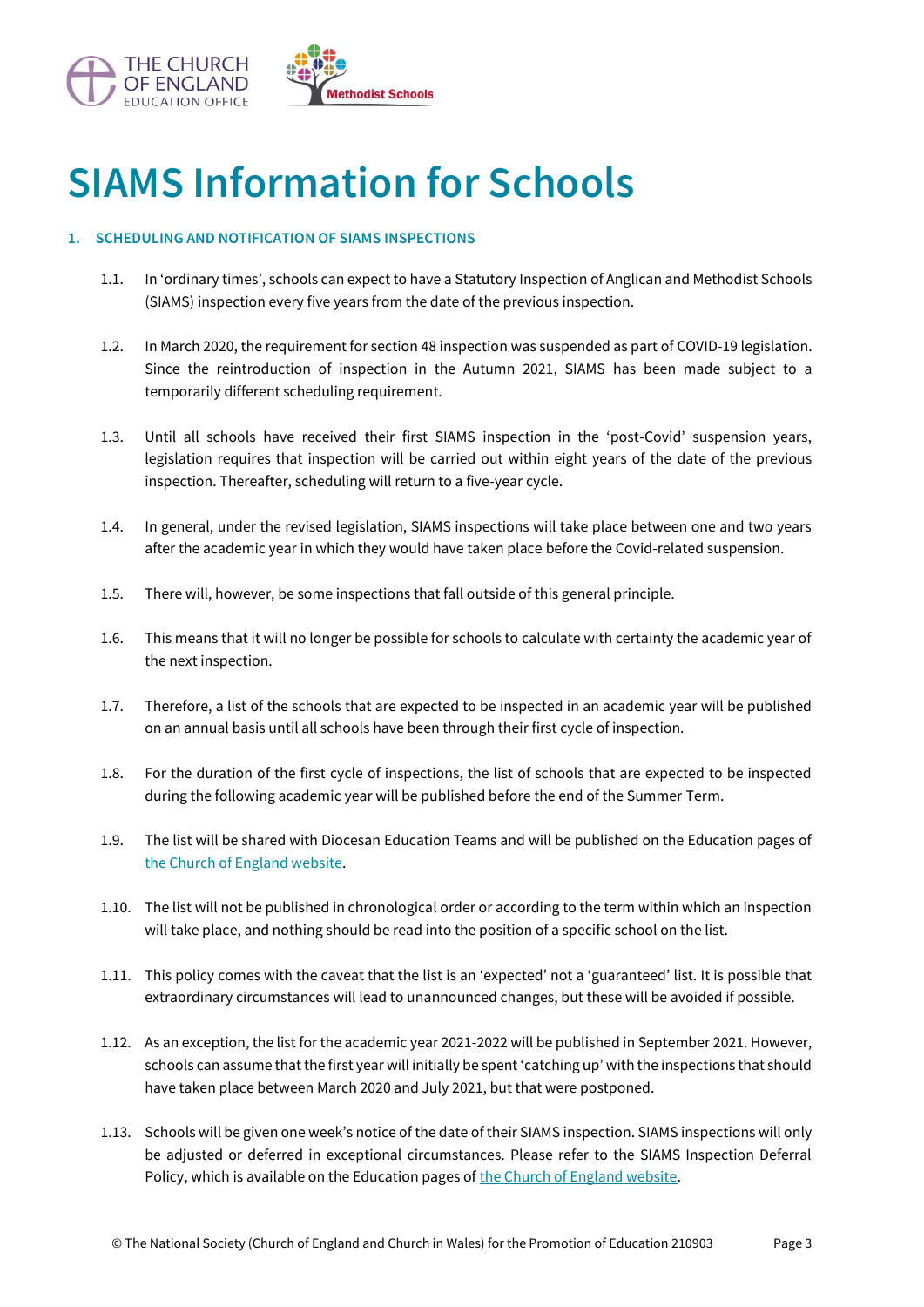

#### <span id="page-3-0"></span>**2. SIAMS EVALUATION SCHEDULE SEPTEMBER 2021 AND DIOCESAN TRAINING**

- 2.1. There will not be a brand-new Evaluation Schedule when inspections resume in the Autumn Term 2021.
- 2.2. However due to the changes experienced by schools and education more generally since March 2020, some elements of the 2018 Schedule are inappropriate in 2021.
- 2.3. Therefore, a small number of tweaks have been made. For example, where the 2018 Schedule interrogated pupil performance data, the September 2021 Schedule will explore how the curriculum has been effective in enabling pupils to progress in their learning, especially in the recent context of the pandemic.
- 2.4. Schools will also be given ample opportunity to demonstrate how their Christian vision has enabled flourishing during this time. There are no new criteria relating to this, but inspection-day discussions rooted in existing criteria will allow schools to share their experiences and the impact of their vision.
- 2.5. The revised Evaluation Schedule (September 2021) is available on the Education pages o[f the Church of](https://www.churchofengland.org/about/education-and-schools/church-schools-and-academies/siams-inspections) [England website.](https://www.churchofengland.org/about/education-and-schools/church-schools-and-academies/siams-inspections)
- 2.6. Diocesan Education Teams are responsible for the provision of training for schools in matters related to SIAMS.

#### <span id="page-3-1"></span>**3. SIAMS SELF-EVALUATION**

- 3.1. Although self-evaluation is not a statutory element of the SIAMS process, it makes a significant contribution to enabling the inspector to understand the life and work of the school.
- 3.2. It is, therefore, to the school's benefit to share a summary of their self-evaluation with the inspector.
- 3.3. Ongoing self-evaluation is a process that is for the benefit of the school community. It provides a context for their reflection, evaluation, and future planning. It can refer to provision but should have an overwhelmingly evaluative focus on impact in order to be of maximum use to the school.
- 3.4. Such self-evaluation can result in lengthy, 'live', and often-changing documentation. This does not need to be shared with an inspector. In fact, an inspector is unlikely to have time to read it.
- 3.5. A non-statutory summary, no longer than two sides of A4, is helpful for the purposes of inspection. With an emphasis on vision, impact, and transformation it will help an inspector to use the limited time available to them to gain an accurate picture of the school.
- 3.6. Inspectors will ask schools if they have such a document during the initial conversation. If they do, the inspector will request it.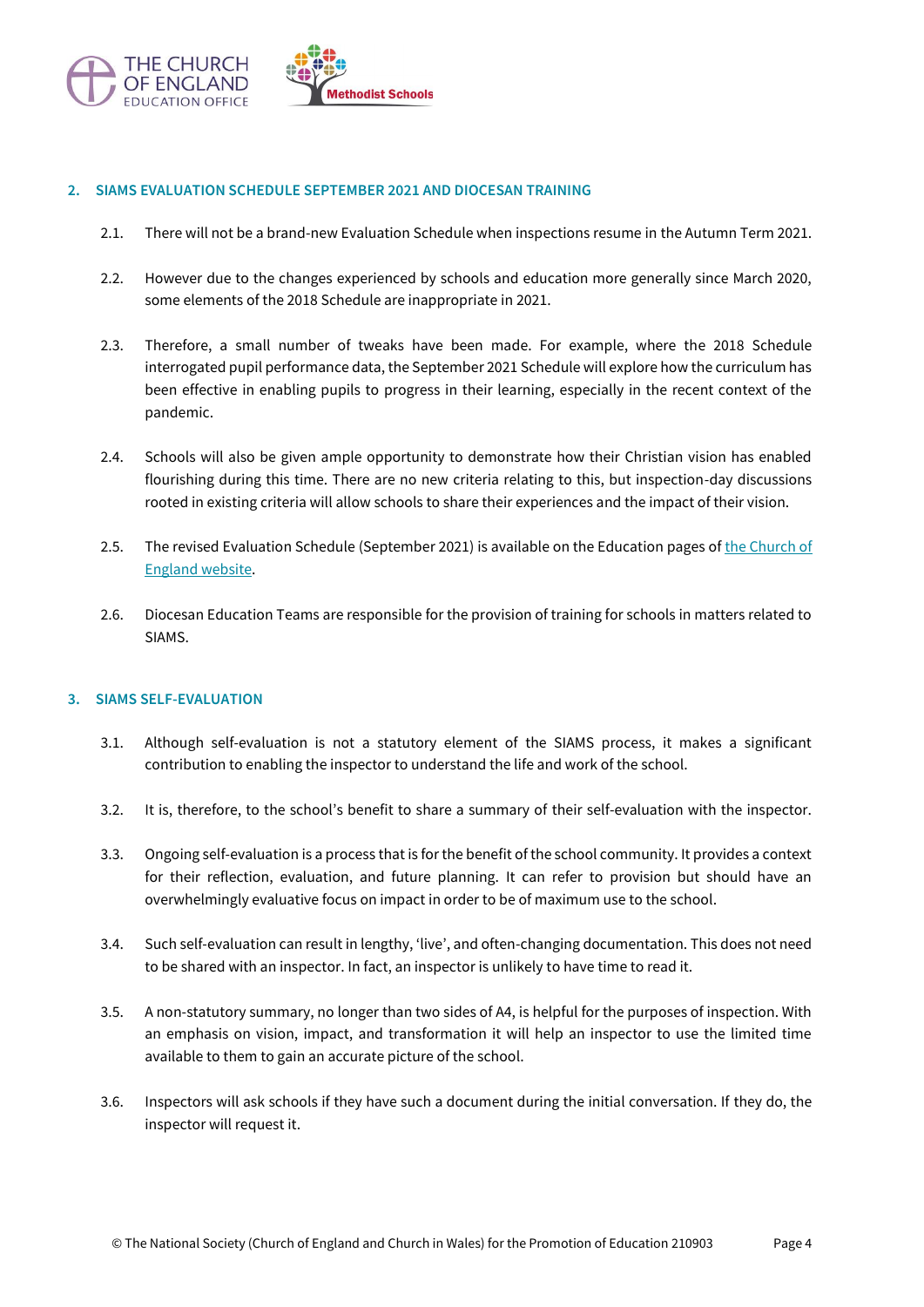

- 3.7. Schools are asked to NOT allocate grades to each strand as part of their self-evaluation, as this is not how the SIAMS Schedule works.
- 3.8. There is one over-arching inspection question (*How effective is the school's distinctive Christian vision, established and promoted by leadership at all levels, in enabling pupils and adults to flourish?*), and selfevaluation should be focused on answering this question, evaluating whether the school is a Good Church school.
- 3.9. At the time of inspection, inspectors will collate evidence that seeks to demonstrate that the school is a Good Church school. Any evaluation carried out by the school and shared with the inspector will contribute to the evidence base.

#### <span id="page-4-0"></span>**4. STEP-BY-STEP GUIDE TO THE INSPECTION PROCESS**

#### **4.1. One week before the inspection**

- 4.1.1. One week before the date of the inspection, the school will be contacted by a SIAMS Officer to inform them of the date of their inspection and the name of the inspector. This communication will take the form of a telephone call in the morning.
- 4.1.2. If the SIAMS Officer is unable to make contact by telephone, they will send an email with details of the inspection. requesting confirmation of receipt.
- 4.1.3. Later the same day, the inspector will contact the school to speak with the headteacher or, in their absence, to the most senior member of staff available.
- 4.1.4. The inspector will ask the school to forward any summary self-evaluation and other initial sources of evidence, on the day of notification. This will enable the inspector to write the preinspection plan (PIP).
- 4.1.5. The inspector will also discuss the draft timetable and will ask the headteacher to begin to draw together some elements of the inspection day. The inspection day will consist of a number of meetings which will largely provide opportunities for discussions about the lines of enquiry (LOE).
- 4.1.6. The inspector will send the school the SIAMS Inspection Contract, which should be signed by the Chair of Governors.

#### **4.2. During the week before the inspection**

- 4.2.1. Once the inspector has received the school's evidence, they will write the PIP which will include the inspection LOE. They will use the evidence provided by the school, as well as the school website and other publicly available information.
- 4.2.2. The inspector will email the PIP to the school 48 hours before the start of the inspection.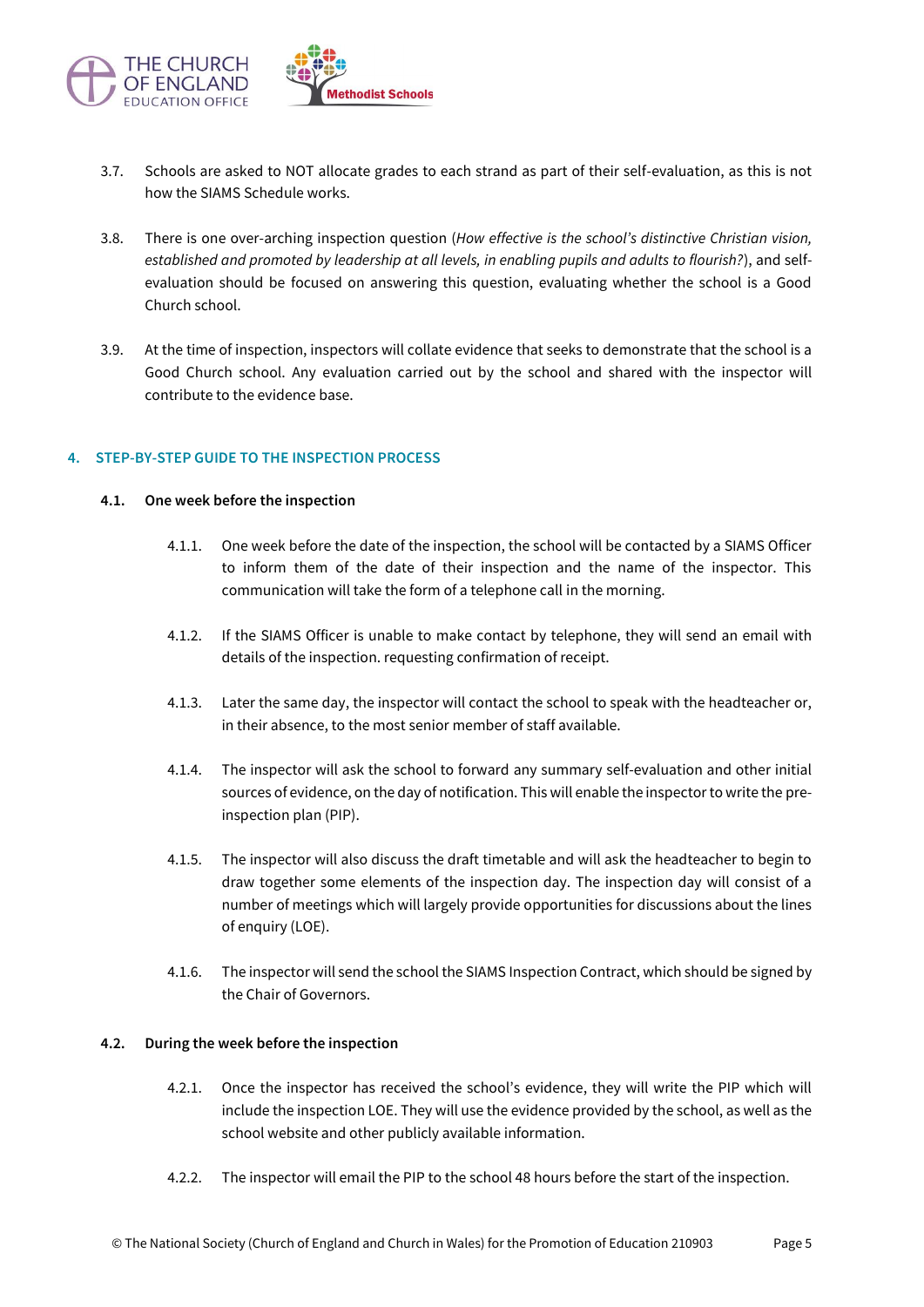

4.2.3. The day before the inspection, the inspector will telephone the headteacher to clarify their understanding of the LOE and to finalise the timetable.

#### **4.3. The day of the inspection**

- 4.3.1. The inspector will plan to be in the school by 8am and to leave by 6pm.
- 4.3.2. The school should ensure that the inspector has a private place to work and that they have access to a telephone should it be needed.
- 4.3.3. At the end of the inspection day, the inspector will provide the school with the provisional outcomes, which are subject to quality assurance.
- 4.3.4. Colleagues from the Diocesan Education Team will be spoken to as part of the evidencegathering process and they may be invited by the school to attend the final feedback meeting, either in person or via a video link.
- 4.3.5. The outcome of the inspection remains confidential until the final report has been received.
- 4.3.6. The inspector will outline the timescale and protocol for the school's receipt of the draft report for factual accuracy checks.
- 4.3.7. Should the school wish to raise a concern, that it has not been possible to resolve on the day of the inspection or which they have not felt comfortable raising during the final feedback, they should follow the SIAMS Appeals and Complaints Policy, which is available on the Education pages o[f the Church of England website.](https://www.churchofengland.org/about/education-and-schools/church-schools-and-academies/siams-inspections)

#### **4.4. After the inspection**

- 4.4.1. The inspector will send the school the draft report for factual accuracy checks within 10 working days of the inspection.
- 4.4.2. The school should respond within 24 hours. At this stage, only factually inaccurate amendments will be made, unless the inspection is subject to an appeal or a complaint.
- 4.4.3. Once the report has been finalised, it will be published on the ['A Church Near You' website](https://www.achurchnearyou.com/) within four working days. It should be shared by the school with its community.

#### <span id="page-5-0"></span>**5. SAFEGUARDING AND INSPECTION PRACTICE**

- 5.1. SIAMS inspectors carry, and must display at all times, an identification badge issued by the Church of England Education Office.
- 5.2. This badge presupposes valid (within three years) DBS clearance and inspectors should not be asked to produce additional proof of a current DBS.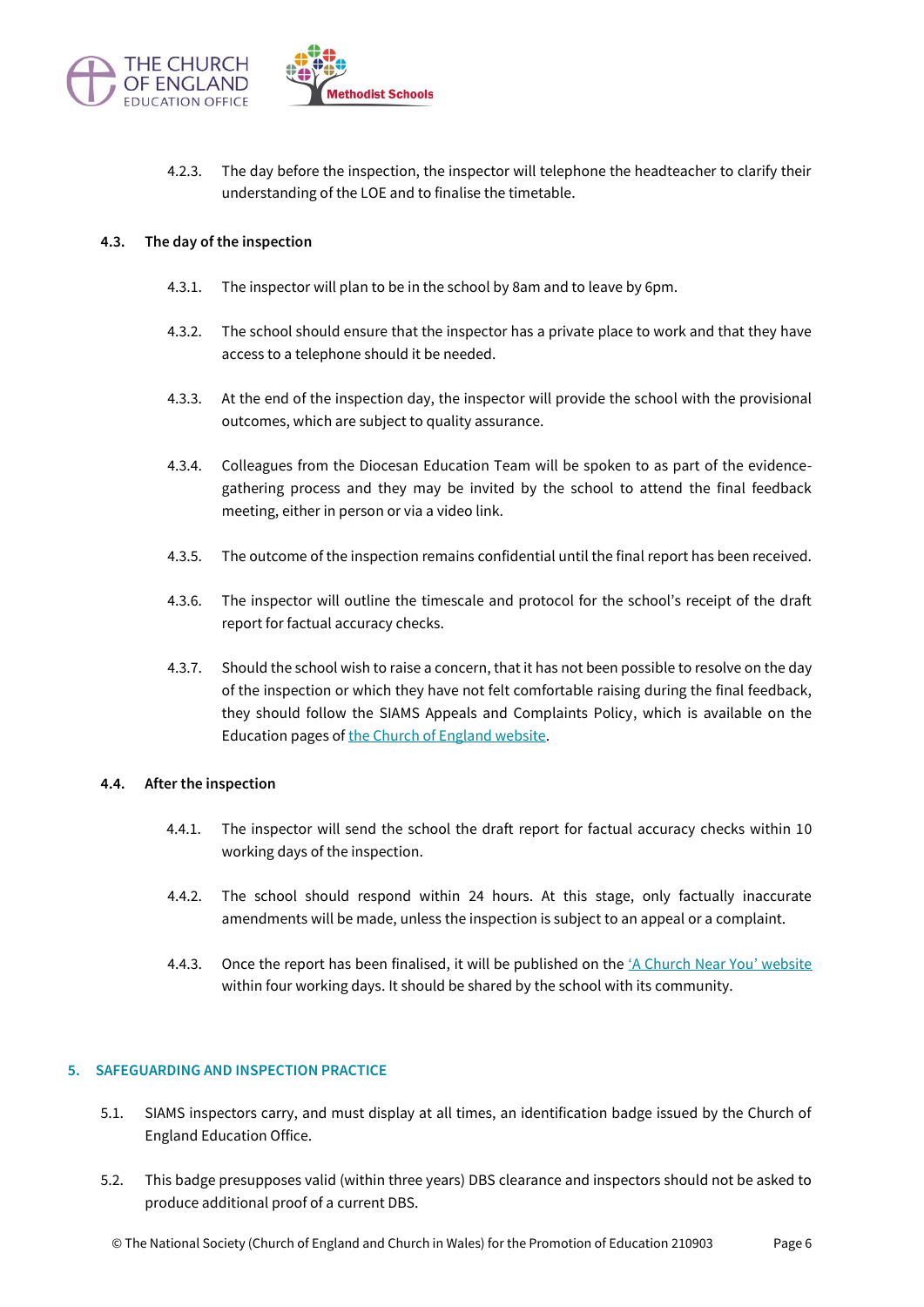

- 5.3. Inspectors should adhere to school safeguarding protocols, including those for raising a concern, so these should be shared by the school at the earliest possible opportunity.
- 5.4. Inspectors should not remove any documentation from the school, especially those containing pupils' names.

#### <span id="page-6-0"></span>**6. PROFESSIONAL COURTESY**

- 6.1. Schools can expect to be treated professionally, and with dignity and respect, at all stages of a SIAMS inspection.
- 6.2. Inspectors are tasked with inspecting in a Christian manner, without fear or favour, and they will:
	- 6.2.1. demonstrate comprehensive knowledge and understanding of SIAMS documentation
	- 6.2.2. manage the inspection as a sequential process
	- 6.2.3. communicate clearly and fluently, both orally and in writing
	- 6.2.4. demonstrate professional courtesy
	- 6.2.5. maintain confidentiality
	- 6.2.6. uphold safeguarding
	- 6.2.7. manage conflicts of interest.
- 6.3. It is expected that school teams will reciprocate in the way that they treat the inspector, acting courteously and professionally, and maintaining purposeful and productive communication throughout the process.
- 6.4. Schools are particularly asked to do the following:
	- 6.4.1. Work with the inspector to enable them to carry out their visit in an open, honest, and impartial way.
	- 6.4.2. Recognise that, on occasions, the inspector will need to observe practice and talk to staff and others without the presence of a manager.
	- 6.4.3. Work with the inspector to minimise disruption, stress and bureaucracy providing evidence – or access to evidence – in a manageable way.
	- 6.4.4. Ensure the health and safety of the SIAMS inspector while they are on the premises.